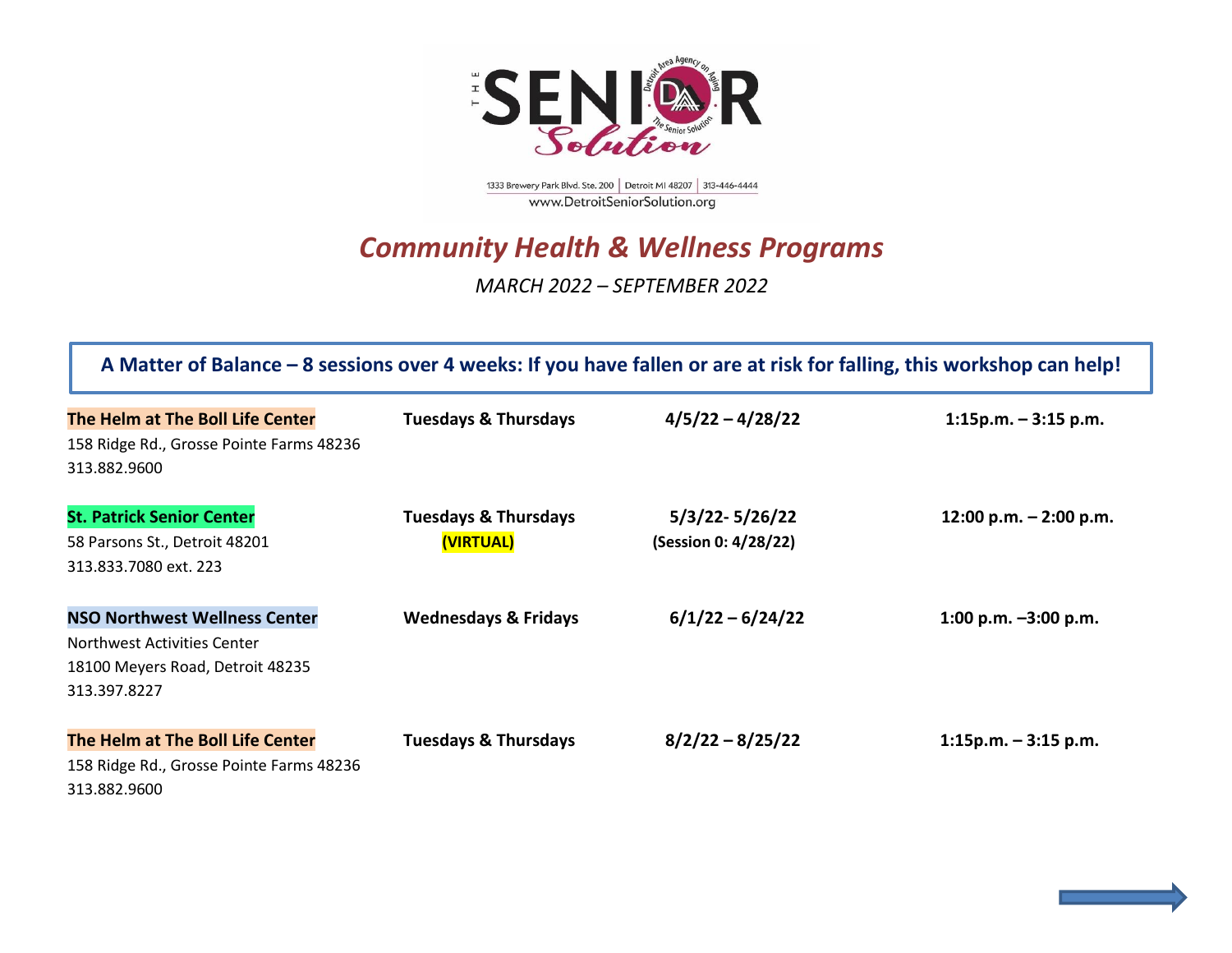## **Chronic Pain PATH (CPSMP) – 6-week workshop teaches techniques to self-manage chronic pain**.

| <b>NSO Northwest Wellness Center</b> | Wednesdays       | $4/13/22 - 5/18/22$  | 1:00 p.m. $-3:30$ p.m.  |
|--------------------------------------|------------------|----------------------|-------------------------|
| Northwest Activities Center          | (VIRTUAL)        | (Session 0: 4/6/22)  |                         |
| 18100 Meyers Road, Detroit 48235     |                  |                      |                         |
| 313.397.8227                         |                  |                      |                         |
| <b>St. Patrick Senior Center</b>     | <b>Thursdays</b> | 8/04/22-9/8/22       | 1:00 p.m. $-$ 3:30 p.m. |
| 58 Parsons St., Detroit 48201        | (VIRTUAL)        | (Session 0: 7/28/22) |                         |
| 313.833.7080 ext. 223                |                  |                      |                         |

**Diabetes Personal Action Toward Health (DPATH) – 6-week workshop teaches techniques to self-manage diabetes**.

| <b>St. Patrick Senior Center</b><br>58 Parsons St., Detroit 48201<br>313.833.7080 ext. 223 | <b>Tuesdays</b><br>(VIRTUAL) | $3/15/22 - 4/26/22$<br>(Session 0: 3/8/22) | 11:30 a.m. $-$ 2:00 p.m. |
|--------------------------------------------------------------------------------------------|------------------------------|--------------------------------------------|--------------------------|
| <b>NSO Northwest Wellness Center</b>                                                       | Wednesdays                   | 7/13/22-8/17/22                            | 10:00 a.m. $-12:30$ p.m. |
| Northwest Activities Center                                                                | (VIRTUAL)                    | (Session 0: 7/6/22)                        |                          |
| 18100 Meyers Road, Detroit 48235                                                           |                              |                                            |                          |
| 313.397.8227                                                                               |                              |                                            |                          |

| Personal Action Toward Health (PATH) – 6-week workshop teaches techniques to self-manage chronic health<br>conditions. |                  |                 |                        |
|------------------------------------------------------------------------------------------------------------------------|------------------|-----------------|------------------------|
| <b>La Sed Senior Center</b><br>7150 W. Vernor Hwy., Detroit 48209<br>313.841.8840                                      | <b>Thursdays</b> | 3/17/22-4/28/22 | 10:00 a.m. -12:30 p.m. |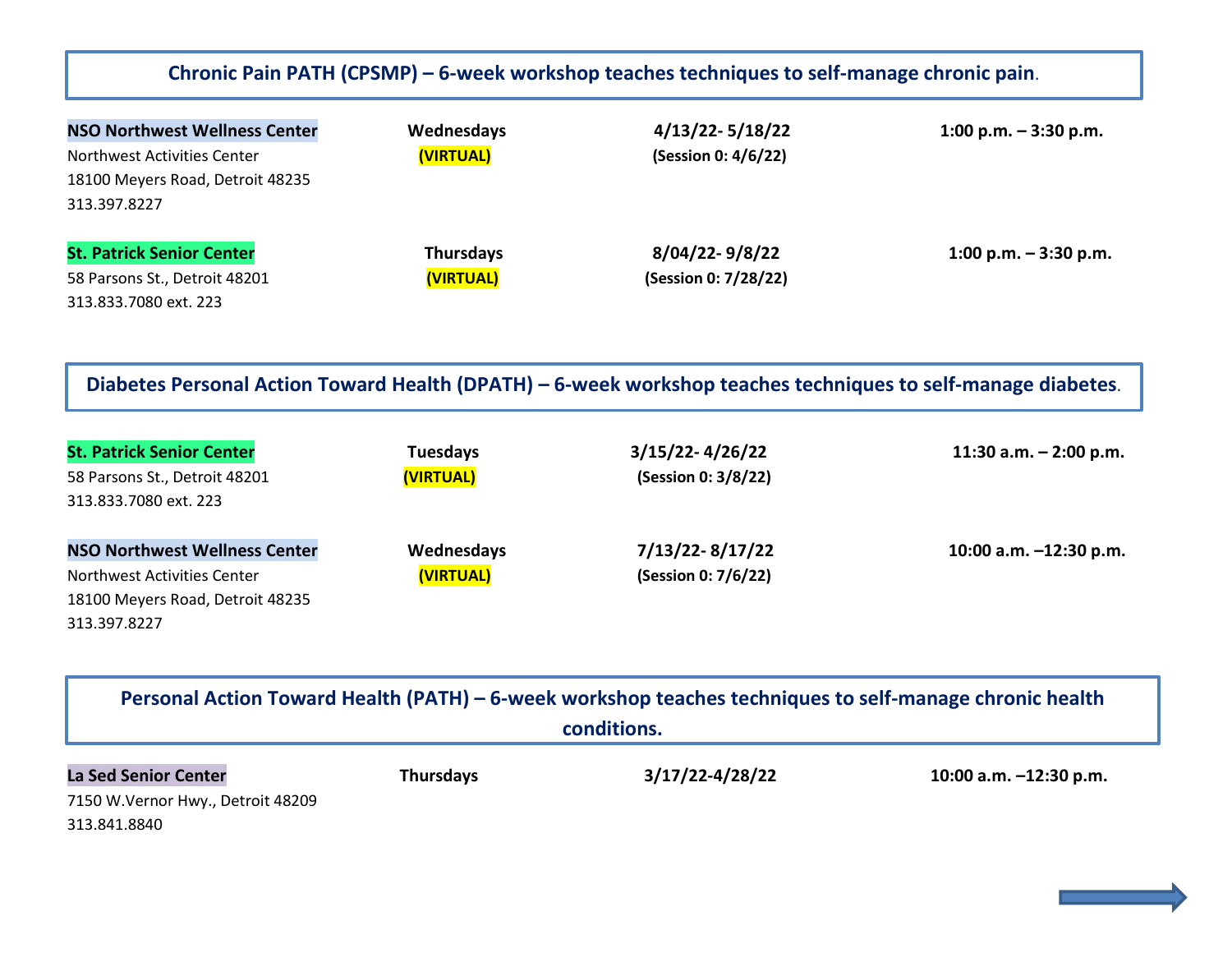| <b>St. Patrick Senior Center</b> | <b>Thursdays</b> | 4/14/22-5/19/22     | $1:00$ p.m. $-3:30$ p.m. |
|----------------------------------|------------------|---------------------|--------------------------|
| 58 Parsons St., Detroit 48201    | (VIRTUAL)        | (Session 0: 4/7/22) |                          |
| 313.833.7080 ext. 223            |                  |                     |                          |

**Teaches you to be a more effective caregiver and how to manage your stress level. Creating Confident Caregivers – 6-week workshop for caregivers of a person with dementia still living at home.** 

| The Helm at The Boll Life Center                         | <b>Thursdays</b> | $04/21/22 - 5/26/22$ | $1:00p.m. - 3:00 p.m.$ |
|----------------------------------------------------------|------------------|----------------------|------------------------|
| 158 Ridge Rd., Grosse Pointe Farms 48236<br>313.882.9600 |                  |                      |                        |
|                                                          |                  |                      |                        |
| <b>Detroit Area Agency on Aging</b>                      | <b>Tuesdays</b>  | $5/3/22 - 6/7/22$    | 5:00 p.m. $-7:00$ p.m. |
| 313.446.4444 ext. 5288                                   | (VIRTUAL)        | (Session 0: 4/26/22) |                        |
| Or email: whitecr@daaa1a.org                             |                  |                      |                        |
| The Helm at The Boll Life Center                         | <b>Thursdays</b> | $07/14/22 - 8/18/22$ | $1:00p.m. - 3:00 p.m.$ |
| 158 Ridge Rd., Grosse Pointe Farms 48236                 |                  |                      |                        |
| 313.882.9600                                             |                  |                      |                        |

| Powerful Tools for Caregivers – 6-week educational program for family caregivers of adults that is designed to help<br>caregivers take care of themselves. |                 |                      |                           |
|------------------------------------------------------------------------------------------------------------------------------------------------------------|-----------------|----------------------|---------------------------|
| <b>St. Patrick Senior Center</b>                                                                                                                           | <b>Tuesdays</b> | $5/3/22 - 6/7/22$    | $9:30$ a.m. $-12:00$ p.m. |
| 58 Parsons St., Detroit 48201                                                                                                                              | (VIRTUAL)       | (Session 0: 4/26/22) |                           |
| 313.833.7080 ext. 223                                                                                                                                      |                 |                      |                           |
| <b>NSO Northwest Wellness Center</b>                                                                                                                       | Wednesdays      | $8/24/22 - 9/28/22$  | 10:00 a.m. $-12:30$ p.m   |
| Northwest Activities Center                                                                                                                                |                 |                      |                           |
| 18100 Meyers Road, Detroit 48235                                                                                                                           |                 |                      |                           |
| 313.397.8227                                                                                                                                               |                 |                      |                           |